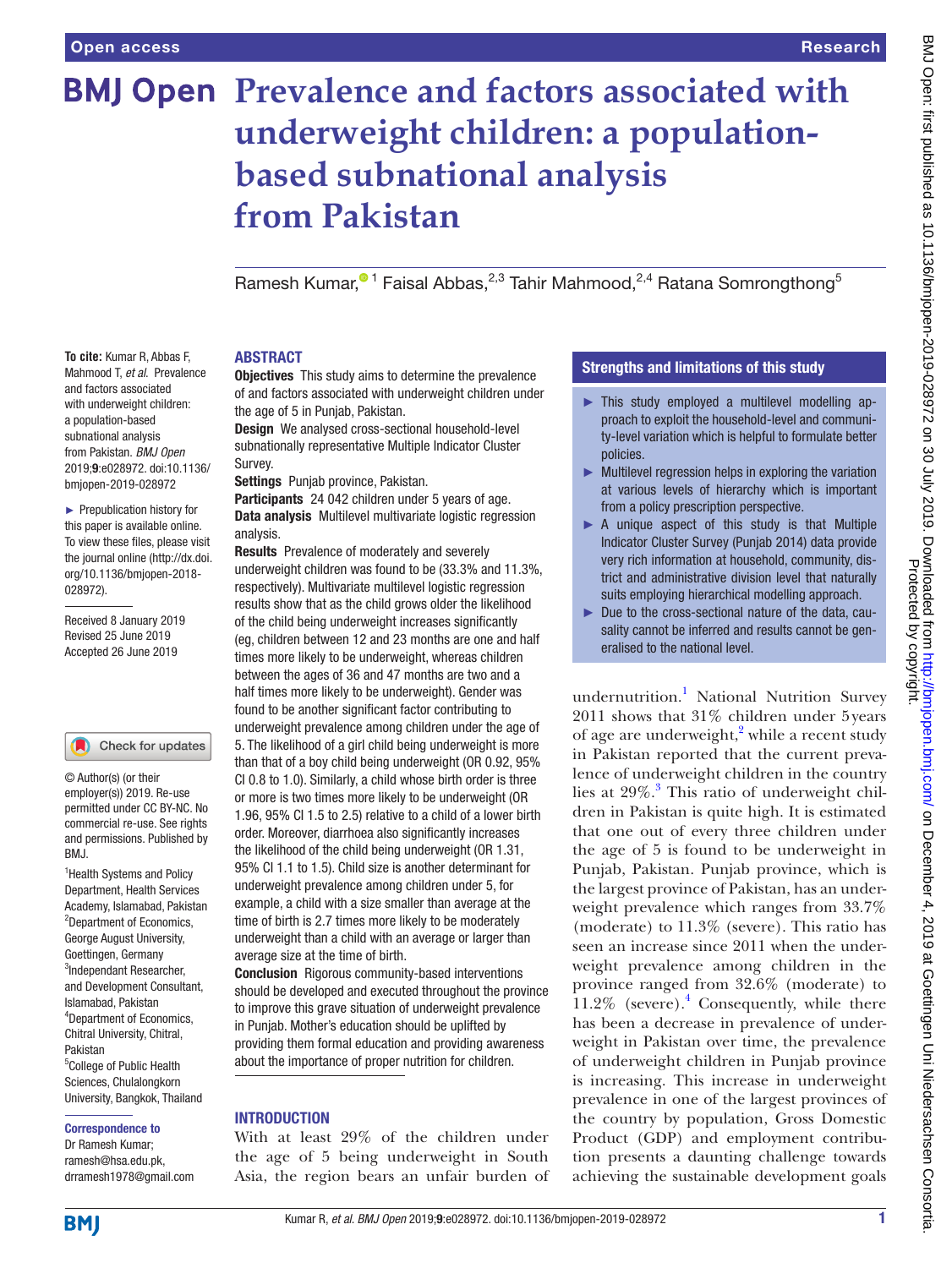(SDGs) of ending poverty and hunger by 2030. The reported high prevalence of underweight children in Pakistan remains a big concern for policy makers,<sup>5</sup> and, thus, requires urgent interventions by the state and the provincial government.<sup>6</sup> Therefore, it is of critical importance that the factors associated with high prevalence of underweight children in Punjab province of Pakistan are fully understood.

Undernutrition has become a major public health concern, especially in developing countries. This prevalent threat affects around 165million children under the age of 5 every year and causes 13million deaths globally during the same period.<sup>78</sup> Almost half of these deaths caused by undernutrition among children have been reported in Asia alone.<sup>[9](#page-11-7)</sup> Proper diet is an important determinant which leads to normal growth in children, thus proper attention needs to be given to the food, environ-ment, health and hygiene of children.<sup>[10 11](#page-11-8)</sup>

There are many contributing factors which lead to being underweight in children. These include low birth weight of children, poor exclusive breast feeding, discouraged complementary diet, dietary diversity, parent's education, lack of nutrition knowledge, family planning, income status, limited access to adequate food and poor immunisation status.<sup>7 12–14</sup> In addition to these, personal hygiene and sanitation can also help reduce underweight children.These changes would result in a decrease in child mortality by  $14\% - 31\%$ .<sup>14</sup> The effect of child malnutrition is very harmful and leads to low physical and cognitive development during childhood and affects educational accomplishment, health status and performance in labour market outcomes during adulthood, while also resulting in 15% of the total disability.<sup>10 15</sup> Thus far, there is limited research evidence available to explore the determinants of undernutrition (underweight) in Pakistan. The studies that have previously been conducted are mostly based on either specific health facilities, $1617$  small sample size<sup>18</sup> or specific regions with limited covariates<sup>19 20</sup>; however, no single research has employed a multilevel model to unravel variations at different levels of hierarchy within the data which can help explain the dynamics and, hence, provide robust results for sound policy formulation and interventions. This analysis investigates the association of being underweight as a dependent variable and maternal and child level characters, socioeconomic, demographic and regional factors. Therefore, the aim of this study is to identify possible interventions and indicator-specific programming that can help address the gap and decrease the incidence of underweight children in Pakistan.

#### **METHODS**

#### Participants and study settings

The Multiple Indicator Cluster Survey (MICS) is an international household survey programme developed by the United Nations Children's Fund (Unicef). In Punjab, between June and September 2014, MICS collected household-level data to analyse the health of women and children,

while also employing anthropometric (nutrition) measures and education measures among other key indicators. The two-stage stratified cluster sampling MICS data covered rural and urban areas of all 9 divisions and 36 districts of the province. Enumeration Blocks (EB) in urban areas and villages in rural areas were the primary sampling units (PSU). Households were considered as secondary sampling units, and from each PSU, 20 households were selected with a random start. The total sample consisted of 41000 households with a response rate of 98%.<sup>4</sup>

#### Variables

Dependent variable in this analysis is underweight. Underweight is moderate if the weight-for-age z-score of a child under 5years of age is less than −2 SD from WHO reference growth standards, and it is severe if z-score is less than −3  $SD.<sup>21</sup>$ 

Independent variables in this study include age of child in months and is categorised into 0–5 months, 6–11 months, 12–23 months, 24–35 months, 36–47 months and 48–59 months. The first year of the child is divided into two categories as during the first 6months, the child is either exclusively breast fed or has a strictly milk only diet, whereas between 6 and 12 months, solid food is also included in his/her diet. Birth order of the child is a variable which adds a rank to the number of children born to women of ages 15–49, and is categorised as first born, second born and third or those born after that under 5years of age. Gender of the child is characterised as either boy or girl. Size of child at birth is divided into three categories: large, average and small. Diarrhoea, that is, whether a child had diarrhea in the last two weeks (15 days), is included as a binary variable (Yes=1; 0 otherwise). Breastfeeding is a binary variable, that is, if a child has ever been breast fed (Yes=1) and (No=0). Mother and father's education is categorised as no education (less than 1year), primary (1–5 years completed), middle (6–8 years of education completed), secondary (9–10 years of education completed) and higher (11+ years of education completed, including professional or university degrees). Mother's age is a categorical variable: less than 18 years, 18–24 years, 25–35 years and 36+ years. Postnatal care is included as a proxy, that is, whether a female health worker visited the household in the past 3months, and it is included as a binary variable. This variable captures the knowledge and information exchange that is positively associated with child health outcomes. Antenatal care visits (ANC visits) include the number of times a woman received antenatal care during pregnancy and are coded as up to four times as recommended by WHO and 4+ times. Place of delivery, that is, where a woman gives birth to her child, is coded as home delivery if birth occurred at her own home or at another home and institutional delivery if the delivery occurred at either a public or a private hospital or maternity care or basic/primary healthcare centre. Mothers who smoke and gender of parents are also included in the analysis. Household size includes number of household members in a household and is categorised into 3–4 household members, 5–6 household members (which is the average size of a family in Punjab), 7–8 household members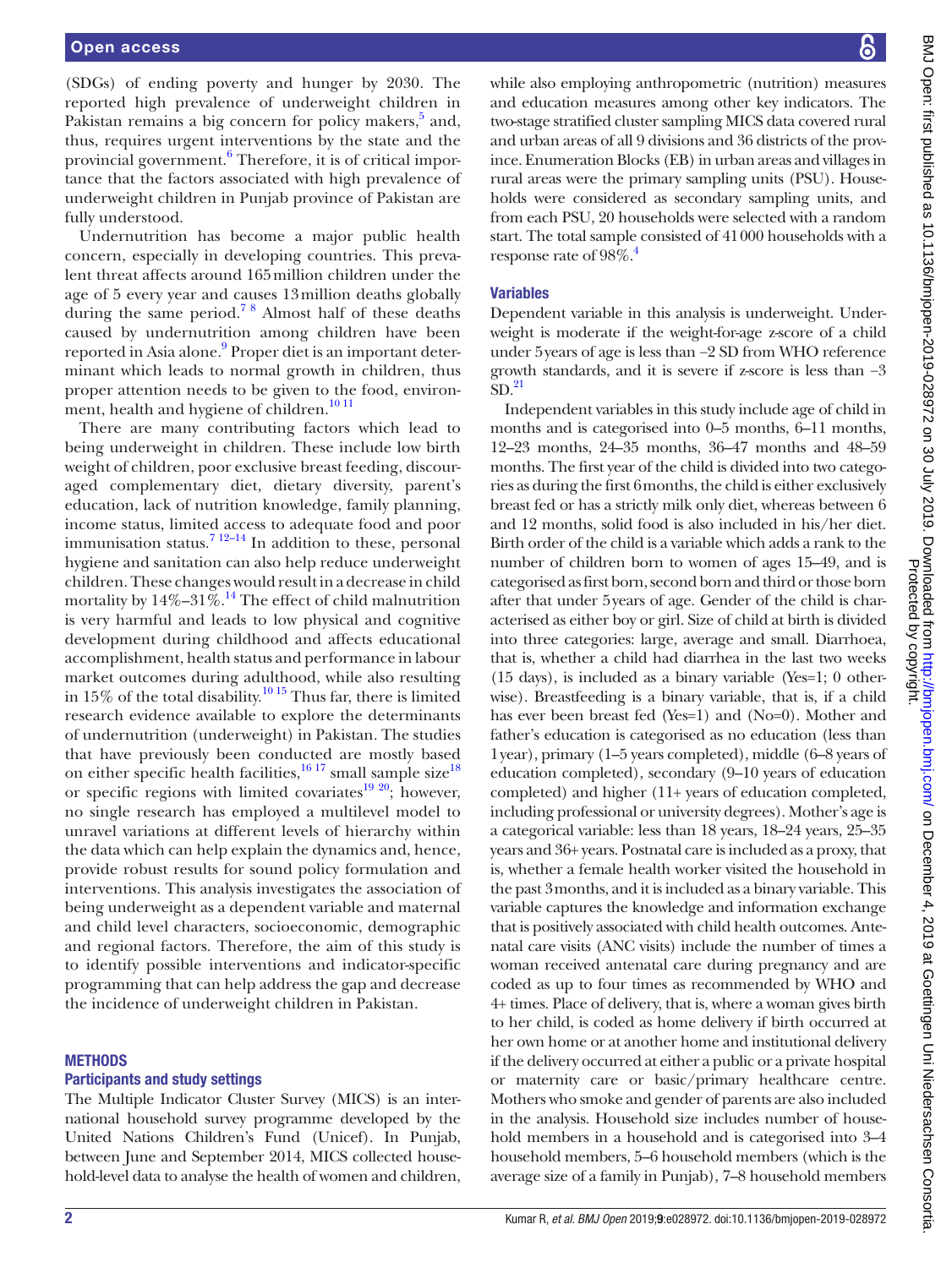and more than 8 household members (to capture the effect of a very large family on child health outcomes). Community-level variables include ethnicity, place of residence, sanitation facilities, water facilities and water treatment. Ethnicity is determined according to the head of household's mother tongue and is categorised into Urdu, Punjabi, Saraiki and Others. Place of residence is a binary variable and is coded as urban=1and rural=0. Sanitation facility is determined according to whether the household has access to a toilet facility. It has been divided into two categories based on the WHO definition, $^{22}$  $^{22}$  $^{22}$  that is, improved sanitation facility, which includes sewer connections, septic system connection, pour flush latrines, ventilated improved pit latrines and pit latrines with a slab or covered pit, and unimproved sanitation facility, which includes spit latrines without slabs or platforms or open pit hanging latrines bucket latrines, open defecation in fields, forests and/or bushes. Water treatment is determined by whether the household treats water to make it safe for drinking and is included as a binary variable coded as treated=1and untreated=0. It is also imperative to note here, for the purpose of analysis, that Punjab province is divided into nine administrative divisions (The division is subdivided into many small administrative districts. In total, there are 36 districts in 9 divisions): Rawalpindi, Bahawalpur, D.G. Khan, Faisalabad, Gujranwala, Lahore, Multan, Sahiwal and Sargodha.

# Data analysis

As MICS is a clustered hierarchical household-level data set, thus, to effectively understand the complexities associated with the groups' variability and the effect of group level characteristics on individuals, it is necessary to employ the multilevel modelling approach for the analysis[.23–27](#page-11-15) We used a three-level random intercept multilevel hierarchical model, using MICS 2014 data which consists of 24042 children under the age of 5, for Punjab province of Pakistan. The analysis has been conducted by associating weights to each household. Numerous methodologies have been used in the literature to interpret variance components at each level of multilevel models. For this analysis, we are using two important approaches. These include variance partition coefficients (VPCs) and intraclass correlation coefficients (ICCs). VPC presents the proportion of the outcome variable variance that lies at each level of the model hierarchy. ICC measures the expected degree of similarity between responses within a specific level. This study is based on an analysis of cross-sectional data, available freely and publicly with all identifier information removed. Thus, for this data set, ethics approval was not required.

# Patient and public involvement

This study did not involve patients or human subjects directly. The results of the analysis were exclusively based on the data from MICS Punjab, Pakistan.

## **RESULTS**

Data was compiled for 24042 children under 5years of age living in Punjab province of Pakistan. [Table](#page-3-0) 1 demonstrates

the demographic characteristics and factors associated with severe and moderate underweight in Punjab. The  $\chi^2$ test for association of dependent variable, that is, underweight prevalence (moderate and severe), was assessed. All independent variables and corresponding p values are reported in [table](#page-3-0) 1 (p value<0.05). Prevalence of underweight was 33.3% as per the standard criteria of less than −2 SD (<-2 SD) between the reference median weight for age, and 11.25% were found to be severely underweight (<-3 SD). Fifty-one perc ent of the study participants were boys, whereas one-third of the children were under 2years of age at the time of the study. Majority (64%) of the participants were of Punjabi ethnicity and one-fourth were of Sariki origin. Additionally, two-thirds (65%) of the children were reported to be first-borns of their parents; however, the prevalence of underweight was found to be more in the 3-plus birth order children. Thirty-seven per cent of the babies were born with average birth weight and 11% were born with low birth weight. The percentage of underweight was found to be more (45%) in low birthweight babies as compared with large and average (26% and 32%, respectively) birthweight babies. Out of the children who suffered from diarrhoea, 38% were reported to be moderately underweight and 15% were found to be severely underweight. More than half (56%) of the mothers breast fed their babies, out of which a 34% were moderately underweight while 12% were severely underweight. Over half (58%) of the mothers were between the age bracket of 25 and 35 years, out of which only 7% of the mothers had children when they were still less than 18 years old. A high prevalence of moderate 36% and 12% severe underweight was found in these children. Half of the mothers had no schooling, while 30% of the fathers had some schooling. Very few mothers (7%) had a history of smoking. One-fourth of the mothers had a history of antennal visits of up to four times during their pregnancy, while one-fifth of the mothers were approached for postnatal care. Less than one-third of the mothers had delivered their babies at hospitals. Half of the mothers were found to be living in poor wealth status household. One-third of the respondents had more than eight members in their households. More than two-thirds of the children were found to be living in poor sanitary conditions. Majority of the children, however, had access to water, which was not treated and drinkable. Very few (15%) families had access to daily newspapers and (5%) had access to radios in their homes, while nearly two-thirds of the respondents had access to televisions. Nearly one-fifth of the children were visited by female health workers at their homes. Out of the total 69.6% children who belonged to rural areas in Punjab, 36% were moderately underweight while 13% are severely underweight, whereas among the urban respondents from Punjab province, 27% were found to be moderately underweight and 7% were found to be severely underweight.

The results of multilevel multivariate models are presented in tables [2 and 3](#page-6-0) as OR with a 95% CI. Model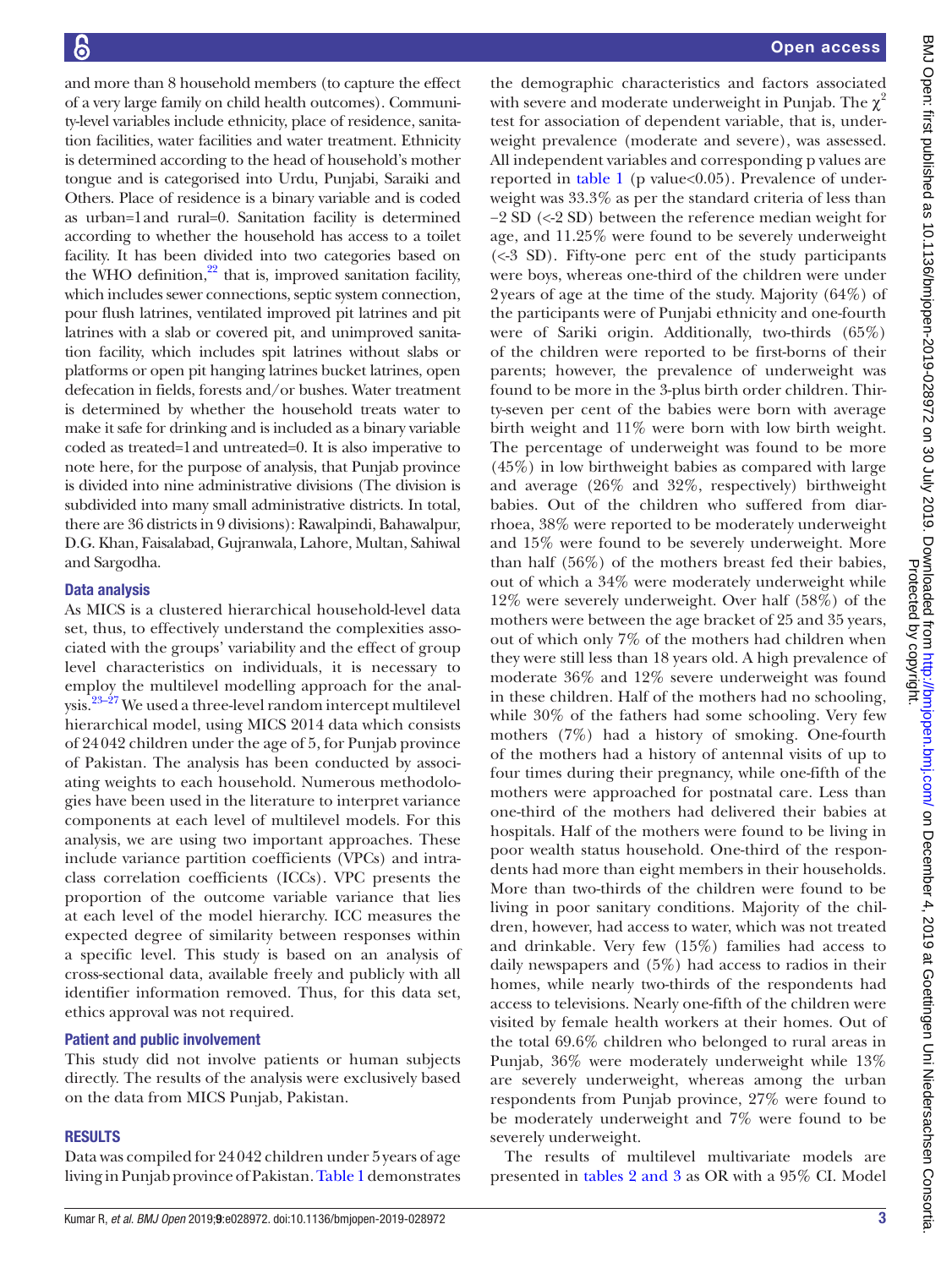BMJ Open: first published as 10.1136/bmjopen-2019-028972 on 30 July 2019. Downloaded from http://bmjopen.bmj.com/ on December 4, 2019 at Goettingen Uni Niedersachsen Consortia.<br>Protected by consortiant on the consortiant o BMJ Open: first published as 10.1136/bmjopen-2019-028972 on 30 July 2019. Downloaded from <http://bmjopen.bmj.com/> Becember 4, 2019 at Goettingen Uni Niedersachsen Consortia. Protected by copyright.

<span id="page-3-0"></span>Table 1 Prevalence of underweight (moderate and severe) in relation to demographic, socioeconomic, environmental and spatial characteristics in Punjab (MICS 2014)

|                          | N (%) Total | N (%) (Underweight<br>$<-2$ SD) | $\chi$ 2 P value | N (%) (Underweight<br>$<-3$ SD) | $\chi^2$ P value |
|--------------------------|-------------|---------------------------------|------------------|---------------------------------|------------------|
| <b>Variables</b>         | 24042       | 8010 (33.32)                    |                  | 2704 (11.25)                    |                  |
| <b>Sex</b>               |             |                                 |                  |                                 |                  |
| Male                     | 12214       | 4005 (33)                       | 0.208            | 1325 (11)                       | 0.075            |
| Female                   | 11828       | 3988 (34)                       |                  | 1377 (12)                       |                  |
| Age                      |             |                                 |                  |                                 |                  |
| $0 - 5$                  | 2083        | 635 (30)                        | < 0.001          | 260 (13)                        | < 0.001          |
| $6 - 11$                 | 2641        | 826 (31)                        |                  | 299 (11)                        |                  |
| $12 - 23$                | 4617        | 1604 (35)                       |                  | 589 (13)                        |                  |
| $24 - 35$                | 4647        | 1621 (35)                       |                  | 559 (12)                        |                  |
| $36 - 47$                | 5163        | 1787 (35)                       |                  | 581(11)                         |                  |
| $48 - 59$                | 4891        | 1520 (31)                       |                  | 414 (8)                         |                  |
| Ethnicity                |             |                                 |                  |                                 |                  |
| Urdu                     | 1199        | 317 (26)                        | < 0.001          | 81(7)                           | < 0.001          |
| Punjabi                  | 15475       | 4797 (31)                       |                  | 1532 (10)                       |                  |
| Saraiki                  | 5837        | 2325 (40)                       |                  | 890 (15)                        |                  |
| Others                   | 1531        | 553 (36)                        |                  | 198 (13)                        |                  |
| <b>Birth order</b>       |             |                                 |                  |                                 |                  |
| First                    | 15682       | 4925 (31)                       | < 0.001          | 1522 (10)                       | < 0.001          |
| Second                   | 7041        | 2551 (36)                       |                  | 939 (13)                        |                  |
| Third (and up)           | 1319        | 516 (39)                        |                  | 241(18)                         |                  |
| Size at birth            |             |                                 |                  |                                 |                  |
| Large                    | 1052        | 275 (26)                        | < 0.001          | 70 (7)                          | < 0.001          |
| Average                  | 8881        | 2798 (32)                       |                  | 917 (10)                        |                  |
| Small                    | 2625        | 1178 (45)                       |                  | 470 (18)                        |                  |
| Diarrhoea                |             |                                 |                  |                                 |                  |
| Yes                      | 4201        | 1593 (38)                       | < 0.001          | 632 (15)                        | < 0.001          |
| No                       | 19841       | 6400 (32)                       |                  | 2069 (10)                       |                  |
| <b>Breast feeding</b>    |             |                                 |                  |                                 |                  |
| Yes                      | 13361       | 4497 (34)                       | 0.021            | 1607 (12)                       | < 0.001          |
| No                       | 670         | 205 (31)                        |                  | 101 (15)                        |                  |
| Gender of household head |             |                                 |                  |                                 |                  |
| Male                     | 23401       | 7789 (33)                       | 0.359            | 2638 (11)                       | 0.835            |
| Female                   | 640         | 204 (32)                        |                  | 63 (10)                         |                  |
| Smoking mother           |             |                                 |                  |                                 |                  |
| No                       | 22472       | 7342 (33)                       | < 0.001          | 2475 (11)                       | < 0.001          |
| Yes                      | 1569        | 651 (41)                        |                  | 226 (14)                        |                  |
| Mother's age             |             |                                 |                  |                                 |                  |
| $<18$                    | 1712        | 611 (36)                        | 0.027            | 214(12)                         | 0.588            |
| $18 - 24$                | 5197        | 1687 (32)                       |                  | 558 (11)                        |                  |
| $25 - 35$                | 13876       | 4543 (33)                       |                  | 1528 (11)                       |                  |
| $36+$                    | 3257        | 1152 (35)                       |                  | 402 (12)                        |                  |
| Mother's education       |             |                                 |                  |                                 |                  |
| Illiterate               | 11853       | 4872 (41)                       | < 0.001          | 1867 (16)                       | < 0.001          |
| Primary                  | 4306        | 1421 (33)                       |                  | 428 (10)                        |                  |
| Middle                   | 2370        | 637 (27)                        |                  | 166(7)                          |                  |
| Secondary                | 2951        | 689 (23)                        |                  | 162(5)                          |                  |
| Higher                   | 2563        | 373 (15)                        |                  | 79 (3)                          |                  |

Continued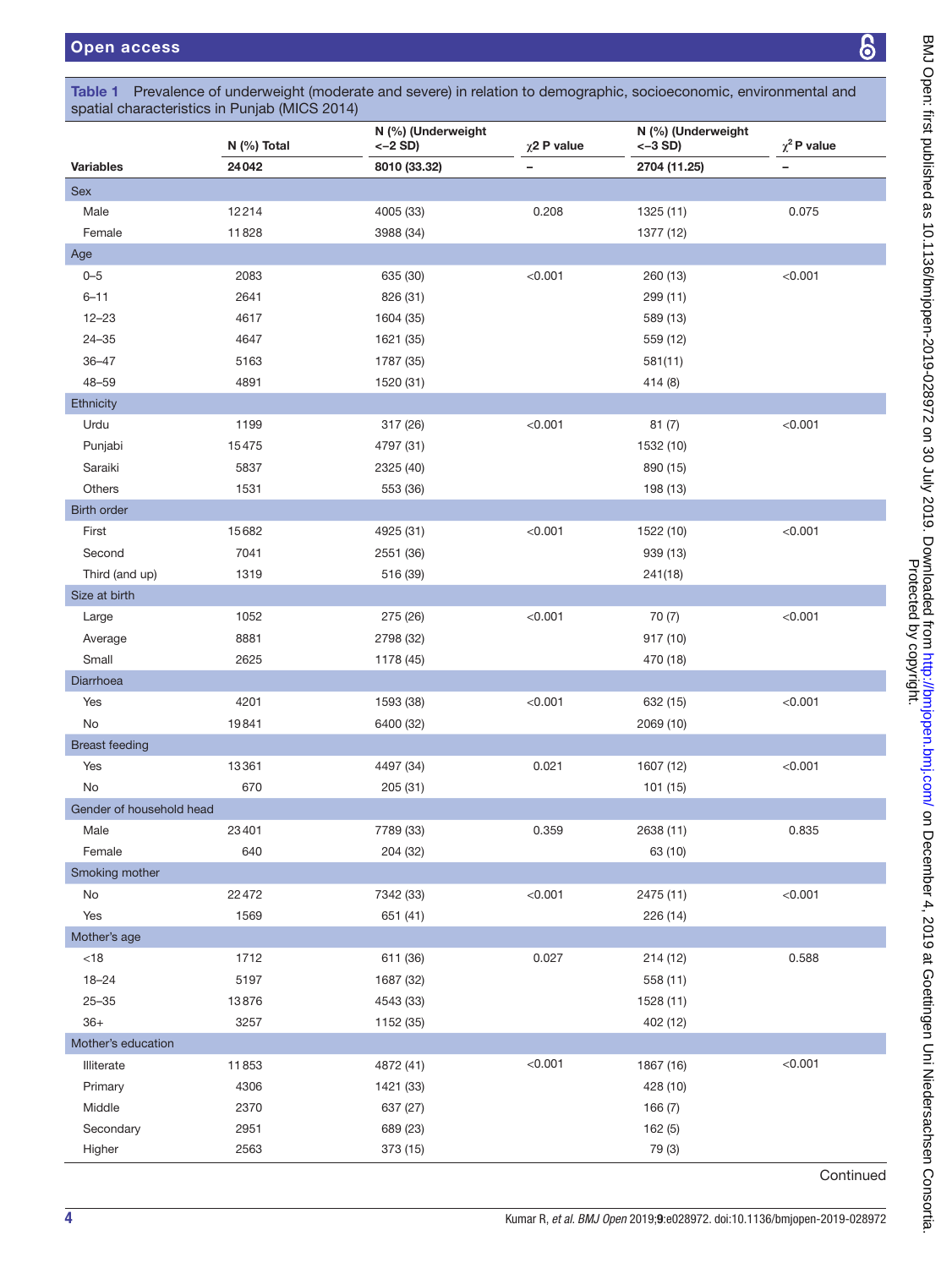| Continued<br><b>Table 1</b>      |                                                     |                                 |                  |                                 |                  |
|----------------------------------|-----------------------------------------------------|---------------------------------|------------------|---------------------------------|------------------|
|                                  | N (%) Total                                         | N (%) (Underweight<br>$<-2$ SD) | $\chi$ 2 P value | N (%) (Underweight<br>$<-3$ SD) | $\chi^2$ P value |
| <b>Variables</b>                 | 24042                                               | 8010 (33.32)                    | $\overline{a}$   | 2704 (11.25)                    | ۰                |
| Father's education               |                                                     |                                 |                  |                                 |                  |
| Illiterate                       | 7094                                                | 3087 (44)                       | < 0.001          | 1234 (17)                       | < 0.001          |
| Primary                          | 4338                                                | 1619 (37)                       |                  | 549 (13)                        |                  |
| Middle                           | 3948                                                | 1241(31)                        |                  | 375(9)                          |                  |
| Secondary                        | 5269                                                | 1406 (27)                       |                  | 384(7)                          |                  |
| Higher                           | 3393                                                | 638 (19)                        |                  | 159 (5)                         |                  |
| Antenatal care                   |                                                     |                                 |                  |                                 |                  |
| $1-4$ visits                     | 6198                                                | 2197 (35)                       | < 0.001          | 683 (11)                        | < 0.001          |
| $5+$ visits                      | 3902                                                | 964 (25)                        |                  | 296 (8)                         |                  |
| Child delivery                   |                                                     |                                 |                  |                                 |                  |
| Home                             | 5473                                                | 2251 (41)                       | < 0.001          | 857 (16)                        | < 0.001          |
| Hospitals                        | 7140                                                | 2025 (28)                       |                  | 608 (9)                         |                  |
| <b>Wealth index</b>              |                                                     |                                 |                  |                                 |                  |
| Poor                             | 10839                                               | 4582 (42)                       | < 0.001          | 1779 (16)                       | < 0.001          |
| Middle                           | 4687                                                | 1487 (32)                       |                  | 446 (10)                        |                  |
| Rich                             | 8515                                                | 1924 (23)                       |                  | 476 (6)                         |                  |
| <b>Household size</b>            |                                                     |                                 |                  |                                 |                  |
| Size 3-4                         | 2868                                                | 936 (33)                        | < 0.001          | 303(11)                         | 0.015            |
| Size 5-6                         | 7109                                                | 2366 (33)                       |                  | 770 (11)                        |                  |
| Size 7-8                         | 6003                                                | 2141(36)                        |                  | 760 (13)                        |                  |
| Size>8                           | 8060                                                | 2549 (32)                       |                  | 868 (11)                        |                  |
| Sanitation                       |                                                     |                                 |                  |                                 |                  |
| Unimproved                       | 6969                                                | 3021 (43)                       | < 0.001          | 1188 (17)                       | < 0.001          |
| Improved                         | 17073                                               | 4972 (29)                       |                  | 1513 (9)                        |                  |
| <b>Water facilities</b>          |                                                     |                                 |                  |                                 |                  |
| Unimproved                       | 1411                                                | 380 (27)                        | < 0.001          | 100(7)                          | < 0.001          |
| Improved                         | 22631                                               | 7613 (34)                       |                  | 2602 (11)                       |                  |
| Water treatment                  |                                                     |                                 |                  |                                 |                  |
| Treated                          | 1454                                                | 311(21)                         | < 0.001          | 83 (6)                          | < 0.001          |
| Untreated                        | 22587                                               | 7682 (34)                       |                  | 2619 (12)                       |                  |
| Yes                              | 14918                                               | 4306 (29)                       |                  | 1256 (8)                        |                  |
|                                  | Media exposure total (t otal= newspaper+ radio+ TV) |                                 |                  |                                 |                  |
| No                               | 8414                                                | 3473 (41)                       | < 0.001          | 1372 (16)                       | < 0.001          |
| Yes                              | 15627                                               | 4519 (29)                       |                  | 1329 (9)                        |                  |
| Female health worker visit (PNC) |                                                     |                                 |                  |                                 |                  |
| No                               | 7756                                                | 2596 (33)                       | 0.965            | 880 (11)                        | 0.695            |
| Yes                              | 4754                                                | 1653 (35)                       |                  | 576 (12)                        |                  |
| Division level situation         |                                                     |                                 |                  |                                 |                  |
| Rawalpindi                       | 1819                                                | 387 (21)                        | < 0.001          | 102(6)                          | < 0.001          |
| Bahawalpur                       | 2847                                                | 1158 (41)                       |                  | 451 (16)                        |                  |
| D.G. Khan                        | 2721                                                | 1165 (43)                       |                  | 455 (17)                        |                  |
| Faisalabad                       | 3024                                                | 1031 (34)                       |                  | 329 (11)                        |                  |
| Gujranwala                       | 3087                                                | 780 (25)                        |                  | 229(7)                          |                  |
| Lahore                           | 4152                                                | 1235 (30)                       |                  | 382 (9)                         |                  |
| Multan                           | 2769                                                | 987 (36)                        |                  | 335 (12)                        |                  |
| Sahiwal                          | 1814                                                | 636 (35)                        |                  | 217 (12)                        |                  |
| Sargodha                         | 1807                                                | 611 (34)                        |                  | 201 (11)                        |                  |

Continued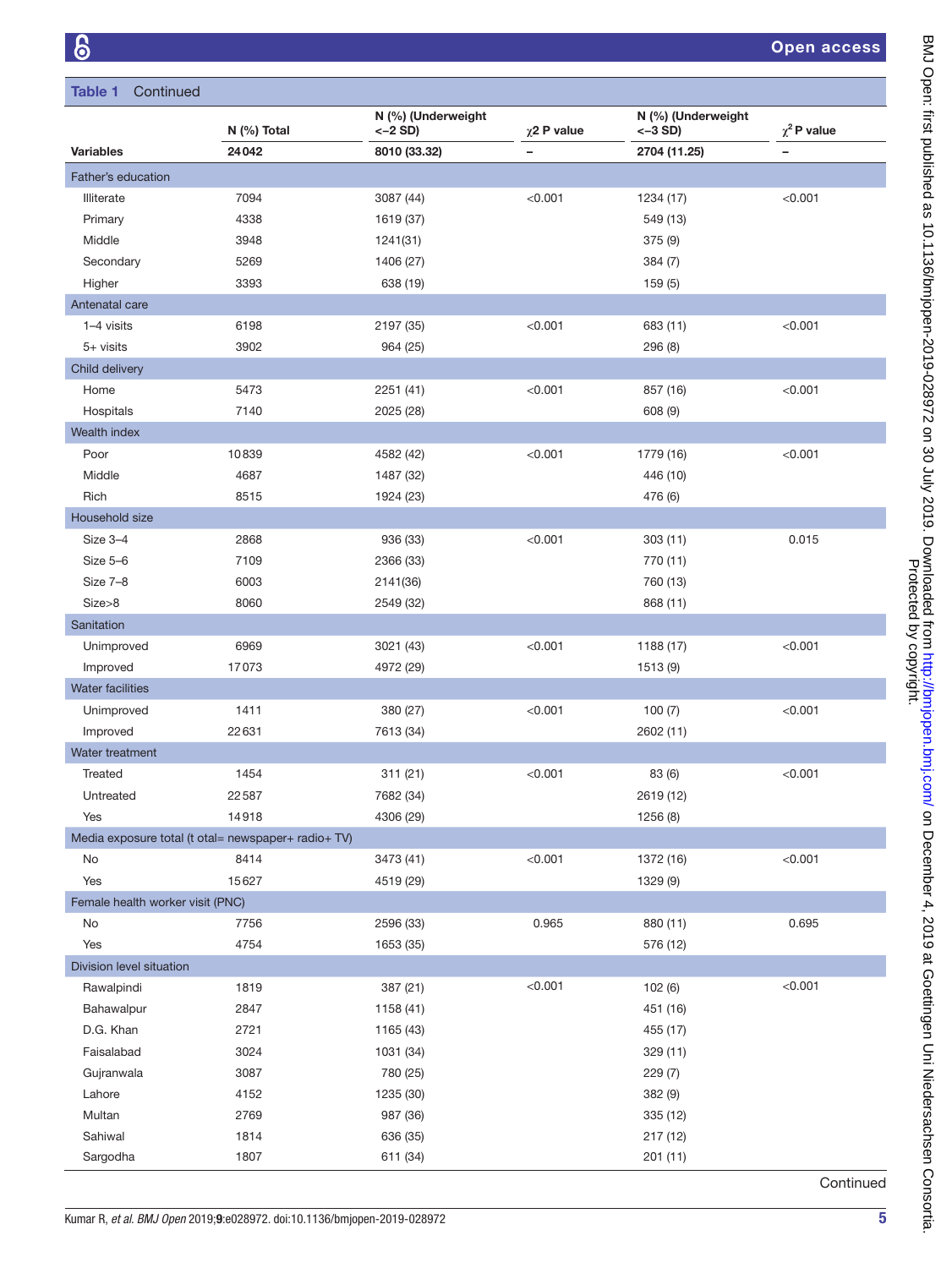$1$  is an uncom-

Variables

Table 1 C

|                       | $N$ (%) Total | N (%) (Underweight<br>$<-2$ SD)                                                                                                                                     | $\chi$ 2 P value | N (%) (Underweight<br>$<-3$ SD)                                                                                                                                      | $\gamma^2$ P value |
|-----------------------|---------------|---------------------------------------------------------------------------------------------------------------------------------------------------------------------|------------------|----------------------------------------------------------------------------------------------------------------------------------------------------------------------|--------------------|
| riables               | 24042         | 8010 (33.32)                                                                                                                                                        |                  | 2704 (11.25)                                                                                                                                                         |                    |
| <b>Regional level</b> |               |                                                                                                                                                                     |                  |                                                                                                                                                                      |                    |
| Urban                 | 7447          | 2002 (27)                                                                                                                                                           | < 0.001          | 554 (7)                                                                                                                                                              | < 0.001            |
| Rural                 | 16595         | 5991 (36)                                                                                                                                                           |                  | 2147 (13)                                                                                                                                                            |                    |
|                       |               | s an unconditional three-level hierarchical model that<br>imates the variation in underweight (moderate and<br>ere) children without including any covariate and is |                  | are presented in table 3. The findings are in compli-<br>ance with those of the moderately underweight with<br>a similar magnitude and significance of coefficients. |                    |

estimates the severe) chil used as a base model for comparison to check the explanatory power of the factors associated with underweight. Furthermore, model *2* includes child and parental characters, and model 3 includes household characteristics along with child, parental and regional characters (eg, administrative divisions). For example, compared with reference category of 0–5 months, the odds of being underweight is almost 50% higher for children in the age bracket of 12–23 months (OR 1.46, 95% CI 1.1 to 1.9), whereas for children between the ages of 36 and 47 months, the odds of being underweight is more than double (OR 2.54, 95% CI 1.4 to 4.5) than that of the reference category of 0 to 5months. Although the odds of being underweight for boys compared with girls is less (OR 0.92, 95% CI 0.8 to 1.0), this difference is only significant at a 5% level of significance. Children with birth order 2 have higher odds of being underweight  $(OR 1.37, 95\% \text{ CI} 1.2 \text{ to } 1.5)$ , whereas children with birth order of 3 or more are two times more likely to be stunted (OR 1.96, 95% CI 1.5 to 2.5). Children with diarrhoea are significantly more likely to be underweight compared with those who have not had a single episode of diarrhoea (OR 1.31, 95% CI 1.1 to 1.5). Children whose size at birth is perceived to be smaller than average are more than 2.7 times as likely to be moderately underweight than those who have an average or larger than average size at the time of birth (See [table](#page-6-0) 2).

Compared with mothers with no education, children of highly educated mothers are significantly less likely to be moderately underweight (OR 0.31, 95% CI 0.2 to 0.4), whereas children of mothers who have completed at least primary (OR 0.81, 95% CI 0.7 to 0.9) or middle school (OR 0.62,  $95\%$  CI 0.5 to 0.7) are significantly less likely than children of mothers with no education to be underweight. Children of fathers who have completed higher education are less likely to be underweight (OR 0.48, 95% CI 0.4 to0.6). Children living in urban areas are less likely to be moderately underweight (OR 0.81, 95% CI 0.7 to 0.9). Similarly, children who have access to improved sanitation facilities and households with higher income are significantly less likely to be moderately underweight. However, in this analysis, no significance was found between the delivery place of the child and breastfeeding practices. The results of severe underweight (less than −3 SD)

ance with those of the moderately underweight with a similar magnitude and significance of coefficients. However, few exceptions do exist, for example, children who have not been breast fed are significantly more likely to be underweight. Similarly, children who were delivered at a hospital and those who have had media exposure are significantly less likely to be severely underweight. Household size, prenatal and postnatal care, smoking behaviour of mothers and drinking water facility were found to have no significant association with children being underweight in Punjab, Pakistan.

The results of VPC and ICC for both moderately and severely underweight children are shown in [table](#page-10-0) 4. The unconditional models only decompose the total outcome variance into level-specific variance components. In conditional models 2–3 (with explanatory variables), the VPC and ICC are based on the residual rather than observed outcomes. The unconditional model (model 1) for moderate underweight shows the variance at the district level and explains  $3\%$  (=0.16/5.75) proportional change in variance (VPC) of the total variance. The community-level variance shows  $4\%$  (=0.25/5.75) of the total variation, while the household level variation implies that the risk of underweight significantly varies across households by  $36\%$  (=2.06/5.75). Similarly, the results of the ICC statistics of moderate underweight (unconditional model 1) show that the district, community and household level ICC is 0.03, 0.07 and 0.43, respectively. This implies that households living in the same community have higher chance of correlation of underweight than the households of adjacent communities. One can similarly explain other numbers of [table](#page-10-0) 4 (eg, for severely underweight children).

# **DISCUSSION**

This study used subnational-level multiple indicator cluster survey data (MICS 2014) from Punjab, Pakistan and analysed the factors associated with underweight children under the age of 5 using multilevel logistic regression models. The prevalence of underweight children was estimated to be 33% in Punjab—this has remained unchanged since 2008. MICS data analyses reveal that the prevalence of underweight children in Punjab, Pakistan is higher than expected, especially when the high level of development and government spending in the province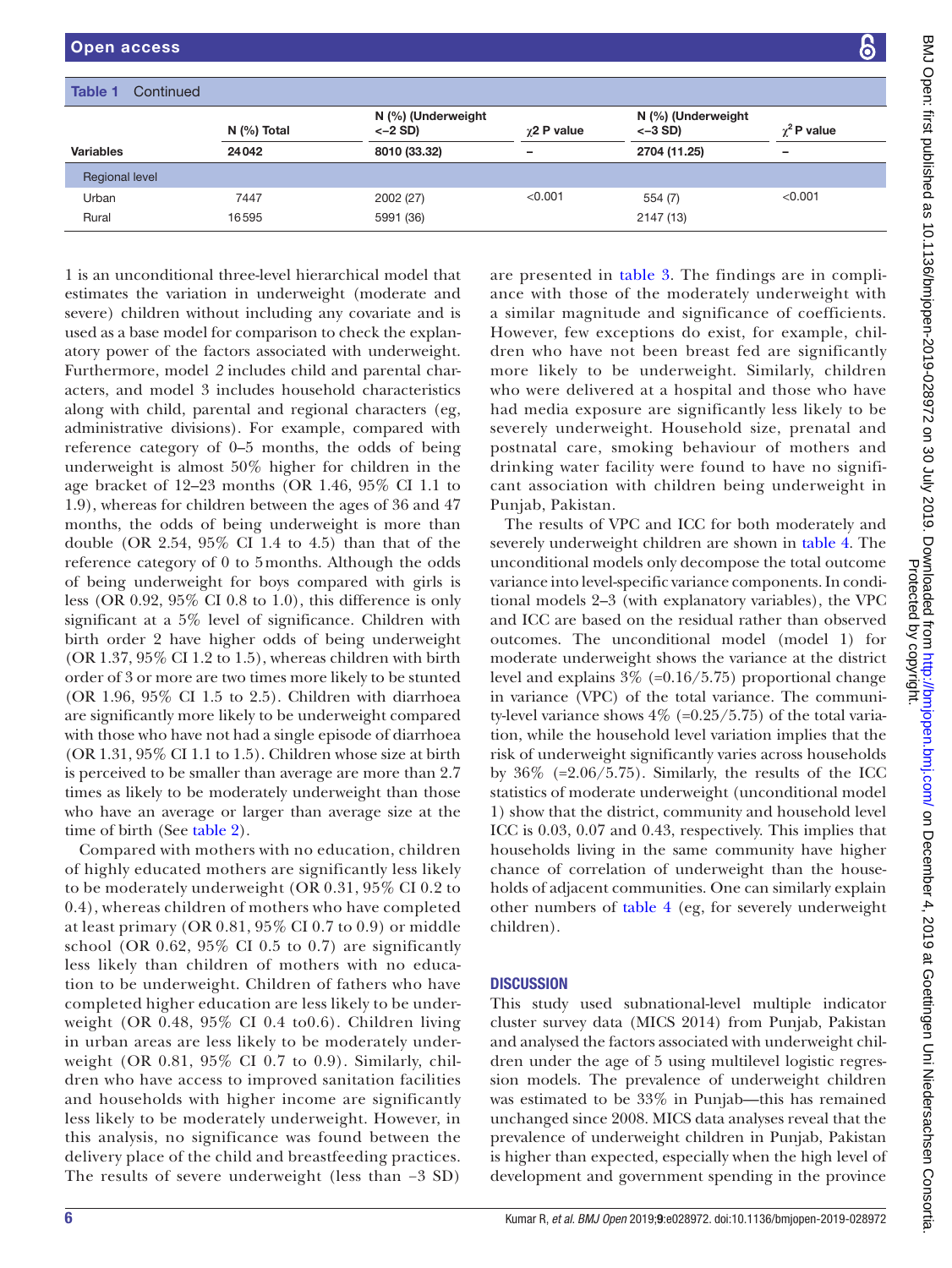# <span id="page-6-0"></span>Table 2 Multilevel multivariable logistic regression results, Punjab (MICS 2014)

Moderate underweight (>−2 SD)

|                                                                       |                      | Model 2‡ OR            | Model 3§ OR            |
|-----------------------------------------------------------------------|----------------------|------------------------|------------------------|
| <b>Variables</b>                                                      | Model 1 <sup>+</sup> | (95% CI)               | (95% CI)               |
| Child age group (reference category 0-5 months)                       |                      |                        |                        |
| $6 - 11$                                                              |                      | 1.15 (0.9 to 1.5)      | 1.14 (0.9 to 1.5)      |
| $12 - 23$                                                             |                      | $1.46**$ (1.1 to 1.9)  | $1.48**$ (1.1 to 1.9)  |
| $24 - 35$                                                             |                      | $1.70**$ (1.2 to 2.5)  | $1.69**$ (1.2 to 2.5)  |
| $36 - 47$                                                             |                      | $2.54**$ (1.4 to 4.5)  | $2.59**$ (1.5 to 4.6)  |
| $48 - 59$                                                             |                      | 2.11** (1.2 to 3.7)    | $2.16**$ (1.2 to 3.8)  |
| Child gender (reference category Girls)                               |                      |                        |                        |
| <b>Boys</b>                                                           |                      | $0.92**$ (0.8 to 1.0)  | $0.92**$ (0.8 to 1.0)  |
| Child birth order (reference category First born)                     |                      |                        |                        |
| $\overline{c}$                                                        |                      | $1.37***$ (1.2 to 1.5) | $1.37***$ (1.2 to 1.5) |
| $3+$                                                                  |                      | $1.96***$ (1.5 to 2.5) | $1.94***$ (1.5 to 2.5) |
| Child size at birth (reference category Large size)                   |                      |                        |                        |
| Average                                                               |                      | $1.36***$ (1.1 to 1.6) | $1.36***$ (1.1 to 1.6) |
| Small                                                                 |                      | 2.77*** (2.2 to 3.5)   | $2.70***$ (2.1 to 3.5) |
| Diarrhoea (reference category No)                                     |                      |                        |                        |
| Yes                                                                   |                      | $1.31***$ (1.1 to 1.5) | $1.29***$ (1.1 to 1.5) |
| Breast feeding (reference category Yes)                               |                      |                        |                        |
| <b>No</b>                                                             |                      | 0.92 (0.7 to 1.2)      | 0.93 (0.7 to 1.2)      |
| Household sex (reference category Female)                             |                      |                        |                        |
| Male                                                                  |                      | $0.83$ (0.6 to 1.1)    | $0.81$ (0.6 to 1.0)    |
| Mother's education (reference category No education)                  |                      |                        |                        |
| Primary                                                               |                      | $0.81***$ (0.7 to 0.9) | $0.90**$ (0.8 to 1.0)  |
| Middle                                                                |                      | $0.62***$ (0.5 to 0.7) | $0.73**$ (0.6 to 0.9)  |
| Secondary                                                             |                      | $0.55***$ (0.5 to 0.7) | $0.68***$ (0.6 to 0.8) |
| Higher                                                                |                      | $0.31***$ (0.2 to 0.4) | $0.39***$ (0.3 to 0.5) |
| Mother's age (reference category Age of women <18 years of age)       |                      |                        |                        |
| $18 - 24$                                                             |                      | $0.92$ (0.8 to 1.1)    | $0.92$ (0.8 to 1.1)    |
| $25 - 35$                                                             |                      | $0.92$ (0.7 to 1.1)    | 0.90 (0.7 to 1.1)      |
| $36 - 49$                                                             |                      | $0.94$ (0.8 to 1.1)    | $0.91$ (0.7 to 1.1)    |
| Prenatal care (reference category 1-4 visits)                         |                      |                        |                        |
| More than four visits                                                 |                      | 0.87 (0.8 to 1.0)      | 0.92 (0.8 to 1.1)      |
| Postnatal care to female health worker visit (reference category Yes) |                      |                        |                        |
| No                                                                    |                      | 0.93 (0.8 to 1.0)      | 0.90 (0.8 to 1.0)      |
| Delivery place (reference category Home)                              |                      |                        |                        |
| Hospital                                                              |                      | $0.85**$ (0.7 to 1.0)  | $0.89$ (0.8 to 1.0)    |
| Mother smokes (reference category No)                                 |                      |                        |                        |
| Yes                                                                   |                      | 1.17 (1.0 to 1.4)      | 1.11 (0.9 to 1.3)      |
| Father's education (reference category No education)                  |                      |                        |                        |
| Primary                                                               |                      | $0.89$ (0.8 to 1.0)    | $0.94$ (0.8 to 1.1)    |
| Middle                                                                |                      | $0.72***$ (0.6 to 0.8) | $0.79**$ (0.7 to 0.9)  |
| Secondary                                                             |                      | $0.58***$ (0.5 to 0.7) | $0.66***$ (0.6 to 0.7) |
| Higher                                                                |                      | $0.48***$ (0.4 to 0.6) | $0.55***$ (0.4 to 0.7) |
| Wealth index (reference category Poor)                                |                      |                        |                        |
| Middle                                                                |                      |                        | $0.81**$ (0.7 to 0.9)  |
| Rich                                                                  |                      |                        | $0.63***$ (0.5 to 0.7) |

Protected by copyright.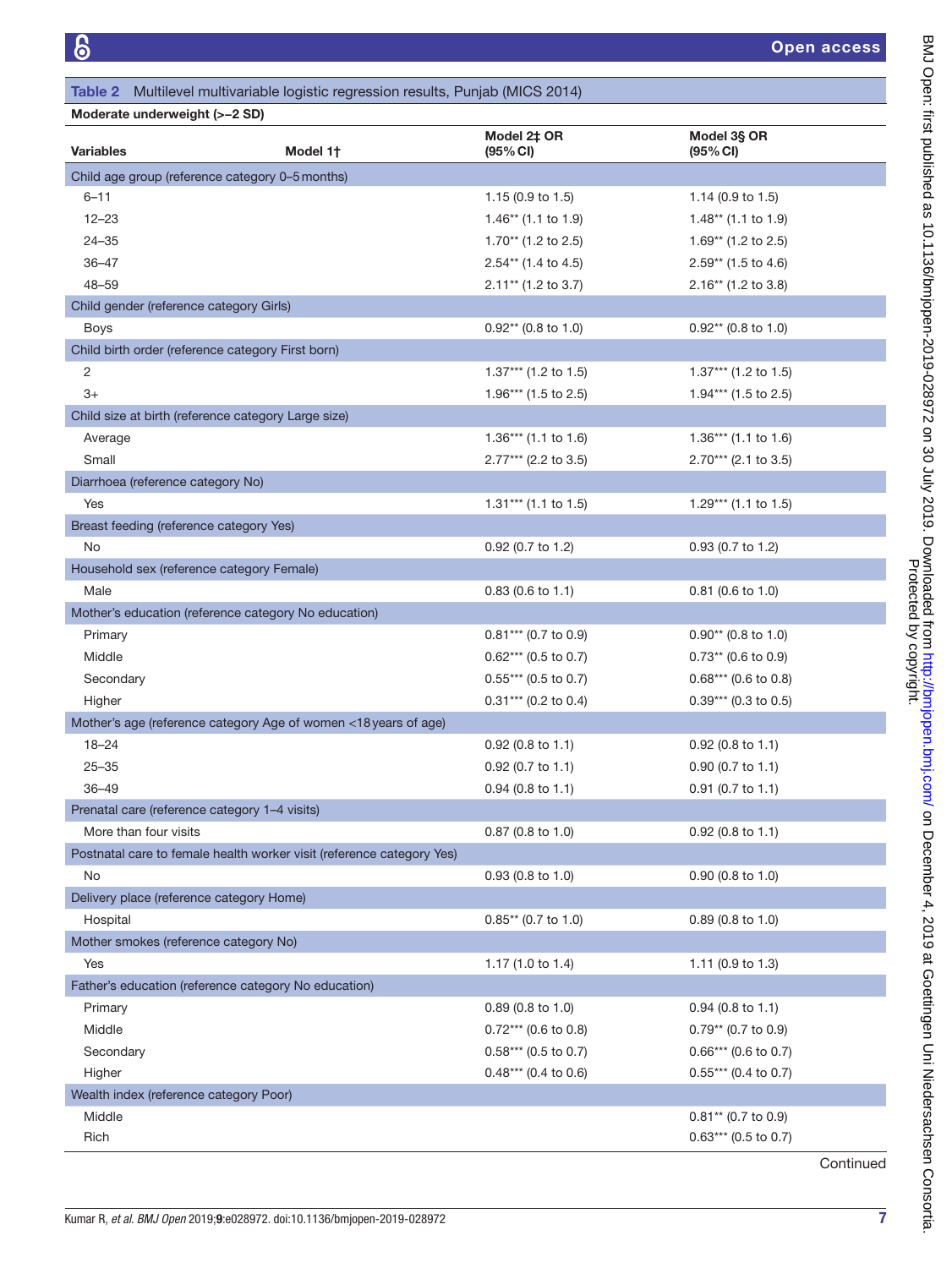# Table 2 Continued

| Moderate underweight (>-2 SD)                           |                      |                         |                         |  |  |  |
|---------------------------------------------------------|----------------------|-------------------------|-------------------------|--|--|--|
| <b>Variables</b>                                        | Model 1 <sup>+</sup> | Model 2‡ OR<br>(95% CI) | Model 3§ OR<br>(95% CI) |  |  |  |
| HH size (reference category HH size 3-4 members)        |                      |                         |                         |  |  |  |
| 5-6 members                                             |                      |                         | 1.01 (0.9 to 1.2)       |  |  |  |
| 7-8 members                                             |                      |                         | 1.07 (0.9 to 1.3)       |  |  |  |
| >8 members                                              |                      |                         | 0.97 (0.8 to 1.2)       |  |  |  |
| Ethnicity (reference category Urdu)                     |                      |                         |                         |  |  |  |
| Punjabi                                                 |                      |                         | $0.80$ (0.6 to 1.0)     |  |  |  |
| Saraiki                                                 |                      |                         | $0.70**$ (0.5 to 0.9)   |  |  |  |
| <b>Others</b>                                           |                      |                         | $0.88$ (0.7 to 1.2)     |  |  |  |
| Sanitation facility (reference category Unimproved)     |                      |                         |                         |  |  |  |
| Improved                                                |                      |                         | $0.80***$ (0.7 to 0.9)  |  |  |  |
| Drinking water facility (reference category Unimproved) |                      |                         |                         |  |  |  |
| Improved                                                |                      |                         | 1.12 (0.9 to 1.3)       |  |  |  |
| Water treatment (reference category Untreated)          |                      |                         |                         |  |  |  |
| Treated                                                 |                      |                         | $0.84$ (0.7 to 1.0)     |  |  |  |
| Media exposure (reference category No)                  |                      |                         |                         |  |  |  |
| Yes                                                     |                      |                         | $0.92$ (0.8 to 1.0)     |  |  |  |
| Region (reference category Rural)                       |                      |                         |                         |  |  |  |
| Urban                                                   |                      | $0.81**$ (0.7 to 0.9)   | 1.07 (1.0 to 1.2)       |  |  |  |
| Division (reference category Rawalpindi division)       |                      |                         |                         |  |  |  |
| Bahawalpur                                              |                      |                         | $1.72**$ (1.2 to 2.6)   |  |  |  |
| D.G. Khan                                               |                      |                         | $1.78**$ (1.2 to 2.6)   |  |  |  |
| Faisalabad                                              |                      |                         | $1.77***$ (1.4 to 2.3)  |  |  |  |
| Gujranwala                                              |                      |                         | 1.09 (0.8 to 1.4)       |  |  |  |
| Lahore                                                  |                      |                         | $1.55***$ (1.2 to 1.9)  |  |  |  |
| Multan                                                  |                      |                         | $1.51**$ (1.2 to 2.0)   |  |  |  |
| Sahiwal                                                 |                      |                         | $1.43**$ (1.1 to 1.8)   |  |  |  |
| Sargodha                                                |                      |                         | $1.42**$ (1.1 to 1.8)   |  |  |  |
| Constant                                                | $-1.022***$          | $0.06***$ (0.0 to 0.1)  | $0.36***$ (0.2 to 0.6)  |  |  |  |
| Different levels variance                               |                      |                         |                         |  |  |  |
| Level 1 (Household)                                     | $2.06***$            | $2.027***$              | $2.025***$              |  |  |  |
| Level 2 (Community)                                     | $0.25***$            | $0.15***$               | $0.139**$               |  |  |  |
| Level 3 (District)                                      | $0.16***$            | $0.05***$               | 0.009                   |  |  |  |
| Log pseudolikelihood                                    | $-14367.528$         | $-13872.00$             | $-13814.16$             |  |  |  |
| Observations                                            | 24042                | 24042                   | 24042                   |  |  |  |

\*P< 0.05; \*\*p<0.01; \*\*\*p<0.001.

†Basemodel (unconditional three level hierarchical model).

‡Hierarchicalmodel with child and parental characteristics.

§Hierarchicalmodel with child, parental, household and division.

is taken into account. These figures are higher even than those of neighbouring countries including Afghanistan and Nepal, $\frac{1325}{25}$  and are only slightly less than those of India and Bangladesh.[7 26 27](#page-11-6) Furthermore, this study, using multilevel logistic regression model, estimated the factors associated with the prevalence of moderate and severe underweight. Maternal and household risk factors included low education levels, smoking history, antenatal care visits, not having the delivery assisted by a health

professional, access to safe drinking water, sanitation, bigger household size, living area and poor wealth index. Regional studies show that income, mother's educational level and access to safe drinking water are the main factors which lead to children being underweight. $28-30$ 

Children suffering from diarrhoea were significantly more likely to be moderately and severely underweight compared with the children who had not suffered from an episode of diarrhoea in the 2weeks prior to the survey.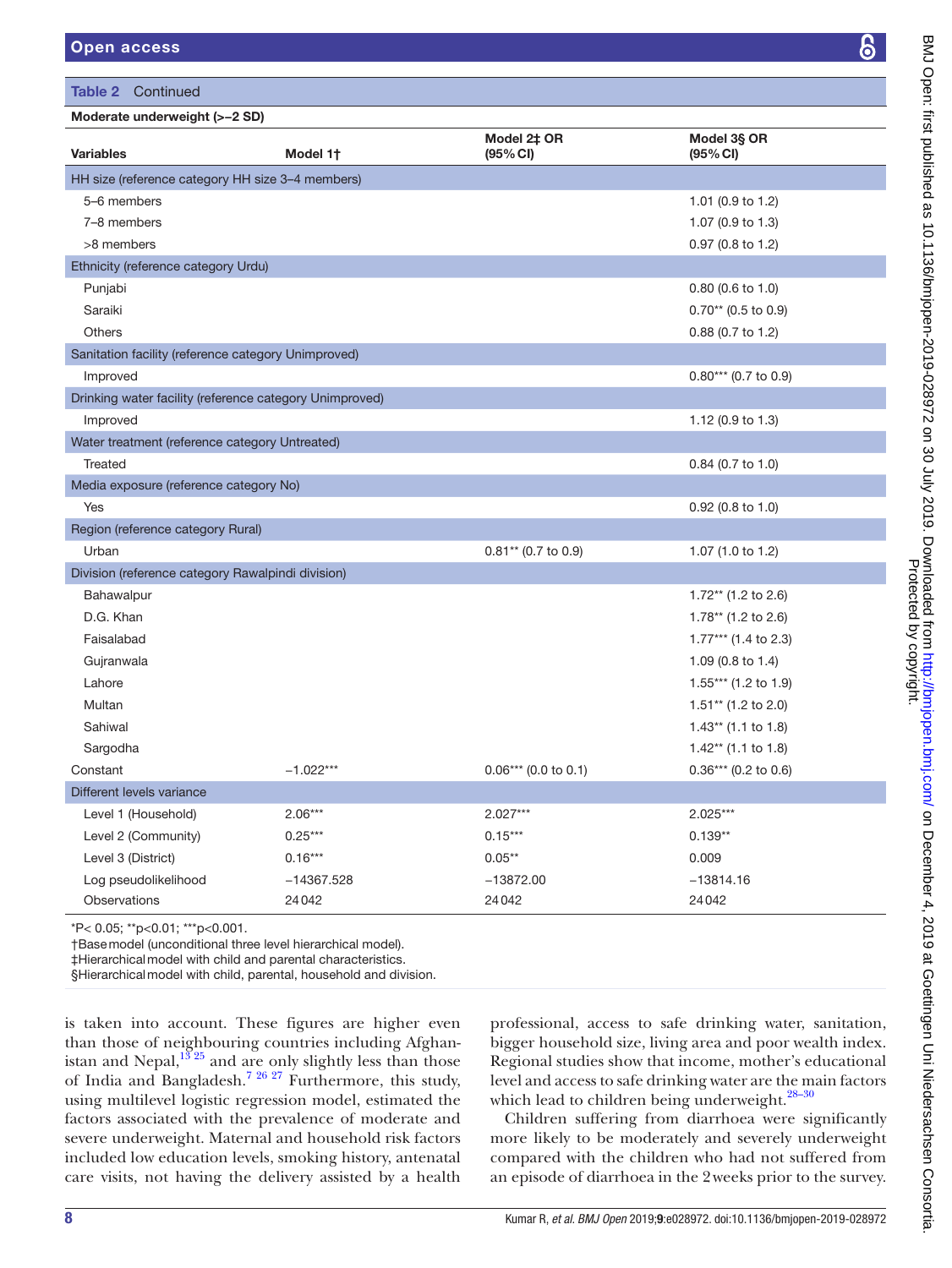<span id="page-8-0"></span>

|                                                      | Table 3 Multivariable regression results of multilevel models Punjab (MICS 2014) |                        |                                  |  |  |  |
|------------------------------------------------------|----------------------------------------------------------------------------------|------------------------|----------------------------------|--|--|--|
| Severe underweight (> -3SD)                          |                                                                                  |                        |                                  |  |  |  |
| <b>Variables</b>                                     | Model 1 <sup>+</sup>                                                             | Model 2‡OR (95% CI)    | Model 3§ OR (95% CI)             |  |  |  |
| Child age group (reference category 0-5 months)      |                                                                                  |                        |                                  |  |  |  |
| $6 - 11$                                             |                                                                                  | $0.95$ (0.7 to 1.2)    | $0.94$ (0.7 to 1.2)              |  |  |  |
| $12 - 23$                                            |                                                                                  | 1.15 (0.9 to 1.5)      | 1.17 (0.9 to 1.5)                |  |  |  |
| $24 - 35$                                            |                                                                                  | 1.20 (0.9 to 1.6)      | 1.19 (0.9 to 1.5)                |  |  |  |
| $36 - 47$                                            |                                                                                  | $0.65$ (0.3 to 1.7)    | $0.65$ (0.3 to 1.6)              |  |  |  |
| $48 - 59$                                            |                                                                                  | $0.45$ (0.2 to 1.2)    | $0.45$ (0.2 to 1.1)              |  |  |  |
| Child gender (reference category Girls)              |                                                                                  |                        |                                  |  |  |  |
| <b>Boys</b>                                          |                                                                                  | $0.88**$ (0.8 to 1.0)  | $0.88*$ (0.8 to 1.0)             |  |  |  |
| Child birth order (reference category First born)    |                                                                                  |                        |                                  |  |  |  |
| $\overline{c}$                                       |                                                                                  | $1.42***$ (1.3 to 1.6) | $1.40***$ (1.2 to 1.6)           |  |  |  |
| $3+$                                                 |                                                                                  | 2.42*** (1.8 to 3.3)   | 2.35*** (1.8 to 3.0)             |  |  |  |
| Child size at birth (reference category Large size)  |                                                                                  |                        |                                  |  |  |  |
| Average                                              |                                                                                  | $1.58**$ (1.2 to 2.2)  | $1.58*(1.1 \text{ to } 2.2)$     |  |  |  |
| Small                                                |                                                                                  | $3.24***$ (2.4 to 4.4) | $3.13***$ (2.2 to 4.5)           |  |  |  |
| Diarrhoea (reference category No)                    |                                                                                  |                        |                                  |  |  |  |
| Yes                                                  |                                                                                  | $1.60***$ (1.4 to 1.9) | $1.58***$ (1.4 to 1.8)           |  |  |  |
| Breast feeding (reference category Yes)              |                                                                                  |                        |                                  |  |  |  |
| <b>No</b>                                            |                                                                                  | $1.65**$ (1.1 to 2.4)  | $1.69**$ (1.2 to 2.3)            |  |  |  |
| Household sex (reference category female)            |                                                                                  |                        |                                  |  |  |  |
| Male                                                 |                                                                                  | $0.80$ (0.5 to 1.2)    | $0.77$ (0.5 to 1.2)              |  |  |  |
| Mother's education (reference category No education) |                                                                                  |                        |                                  |  |  |  |
| Primary                                              |                                                                                  | $0.70***$ (0.6 to 0.8) | $0.82*$ (0.7 to 1.0)             |  |  |  |
| Middle                                               |                                                                                  | $0.50***$ (0.4 to 0.6) | $0.64***$ (0.5 to 0.8)           |  |  |  |
| Secondary                                            |                                                                                  | $0.44***$ (0.3 to 0.6) | $0.60***$ (0.5 to 0.8)           |  |  |  |
| Higher                                               |                                                                                  | $0.27***$ (0.2 to 0.4) | $0.37***$ (0.3 to 0.5)           |  |  |  |
|                                                      | Mother's age (reference category age of women <18 years of age)                  |                        |                                  |  |  |  |
| $18 - 24$                                            |                                                                                  | 0.97 (0.7 to 1.4)      | $0.98$ (0.8 to 1.3)              |  |  |  |
| $25 - 35$                                            |                                                                                  | 0.98 (0.7 to 1.4)      | 0.97 (0.8 to 1.2)                |  |  |  |
| $36 - 49$                                            |                                                                                  | 0.98 (0.7 to 1.3)      | 0.95 (0.7 to 1.2)                |  |  |  |
| Prenatal care (reference category 1-4 visits)        |                                                                                  |                        |                                  |  |  |  |
| More than four visits                                |                                                                                  | 1.11 (1.0 to 1.3)      | 1.21 (1.0 to 1.5)                |  |  |  |
|                                                      | Postnatal care to female health worker visit (reference category Yes)            |                        |                                  |  |  |  |
| No                                                   |                                                                                  | 0.89 (1.0 to 1.3)      | $0.94$ (1.0 to 1.4)              |  |  |  |
| Delivery place (reference category Home)             |                                                                                  |                        |                                  |  |  |  |
| Hospital                                             |                                                                                  | $0.79**$ (0.7 to 0.9)  | $0.84$ <sup>*</sup> (0.7 to 1.0) |  |  |  |
| Mother smokes (reference category No)                |                                                                                  |                        |                                  |  |  |  |
| Yes                                                  |                                                                                  | 0.95 (0.8 to 1.2)      | $0.89$ (0.7 to 1.1)              |  |  |  |
| Father's education (reference category No education) |                                                                                  |                        |                                  |  |  |  |
| Primary                                              |                                                                                  | $0.80***$ (0.7 to 0.9) | $0.86$ (0.7 to 1.0)              |  |  |  |
| Middle                                               |                                                                                  | $0.63***$ (0.5 to 0.8) | $0.71***$ (0.6 to 0.8)           |  |  |  |
| Secondary                                            |                                                                                  | $0.50***$ (0.4 to 0.6) | $0.58***$ (0.5 to 0.7)           |  |  |  |
| Higher                                               |                                                                                  | $0.44***$ (0.3 to 0.6) | $0.53***$ (0.4 to 0.7)           |  |  |  |
| Wealth index (reference category Poor)               |                                                                                  |                        |                                  |  |  |  |
| Middle                                               |                                                                                  |                        | $0.78**$ (0.7 to 0.9)            |  |  |  |

**Continued** 

Protected by copyright. BMJ Open: first published as 10.1136/bmjopen-2019-028972 on 30 July 2019. Downloaded from <http://bmjopen.bmj.com/> Becember 4, 2019 at Goettingen Uni Niedersachsen Consortia.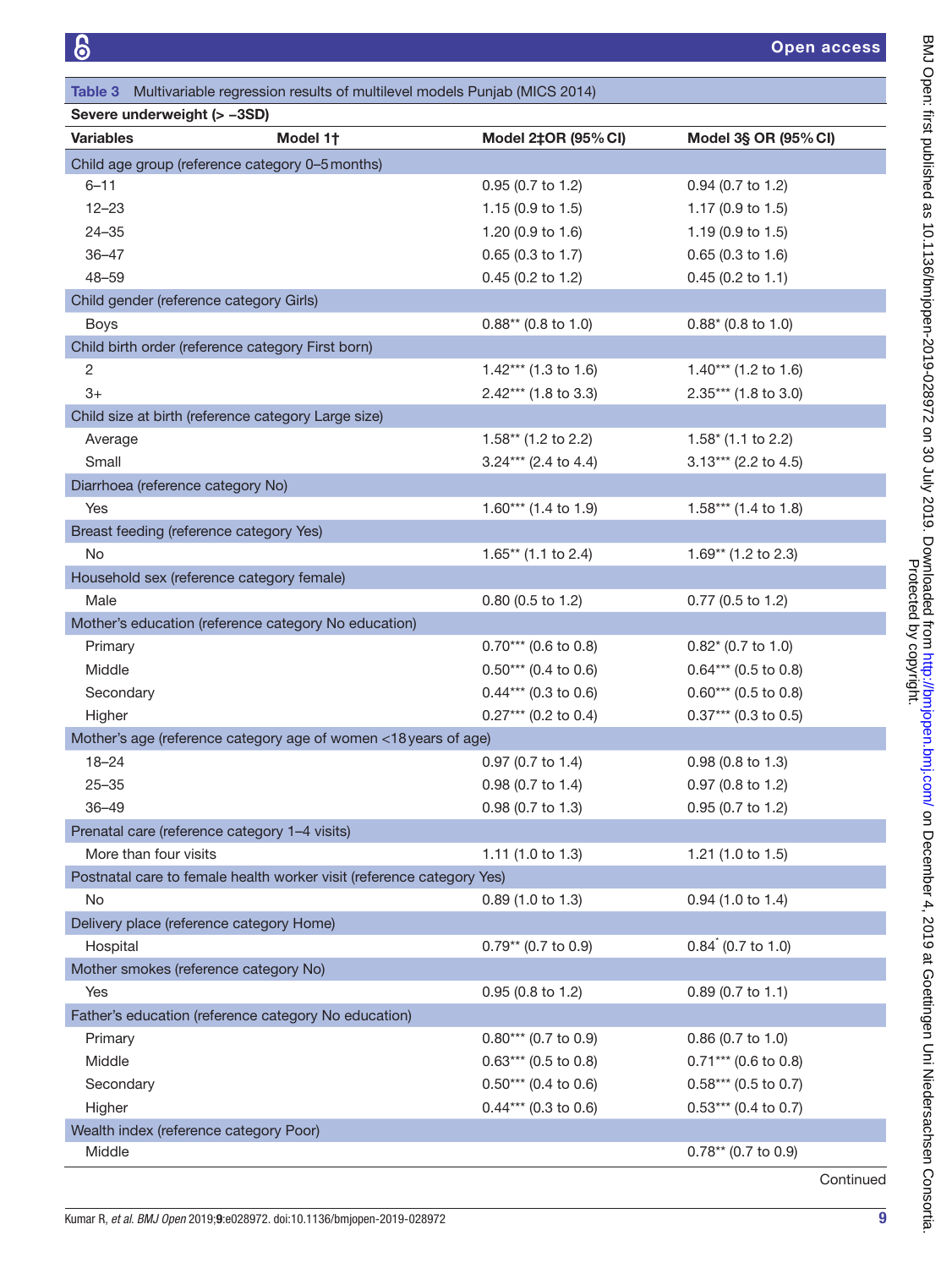| Severe underweight (> -3SD)                             |                      |                        |                                  |
|---------------------------------------------------------|----------------------|------------------------|----------------------------------|
| <b>Variables</b>                                        | Model 1 <sup>+</sup> | Model 2‡OR (95% CI)    | Model 3§ OR (95% CI)             |
| Rich                                                    |                      |                        | $0.59$ (0.5 to 0.7)              |
| HH size (reference category HH size 3-4 members)        |                      |                        |                                  |
| 5-6 members                                             |                      |                        | 1.05 (0.9 to 1.3)                |
| 7-8 members                                             |                      |                        | 1.17 (1.0 to 1.4)                |
| >8 members                                              |                      |                        | 1.07 (0.9 to 1.3)                |
| Ethnicity (Reference category Urdu)                     |                      |                        |                                  |
| Punjabi                                                 |                      |                        | 0.88 (0.6 to 1.2)                |
| Saraikai                                                |                      |                        | 0.82 (0.6 to 1.2)                |
| Others                                                  |                      |                        | 0.90 (0.6 to 1.3)                |
| Sanitation facility (reference category Unimproved)     |                      |                        |                                  |
| Improved                                                |                      |                        | $0.83**$ (0.7 to 0.9)            |
| Drinking water facility (reference category Unimproved) |                      |                        |                                  |
| Improved                                                |                      |                        | 1.20 (0.9 to 1.6)                |
| Water treatment (reference category Untreated)          |                      |                        |                                  |
| Treated                                                 |                      |                        | $0.80$ (0.6 to 1.1)              |
| Media exposure (reference category No)                  |                      |                        |                                  |
| Yes                                                     |                      |                        | $0.82**$ (0.7 to 0.9)            |
| Region (reference category Rural)                       |                      |                        |                                  |
| Urban                                                   |                      | $0.91*$ (0.8 to 1.0)   | 1.04 (0.9 to 1.2)                |
| Division (reference category Rawalpindi division)       |                      |                        |                                  |
| Bahawalpur                                              |                      |                        | $1.72**$ (1.2 to 2.4)            |
| D.G. Khan                                               |                      |                        | $1.74**$ (1.2 to 2.4)            |
| Faisalabad                                              |                      |                        | $1.71***$ (1.2 to 2.4)           |
| Gujranwala                                              |                      |                        | 1.17 (0.9 to 1.6)                |
| Lahore                                                  |                      |                        | $1.54**$ (1.1 to 2.1)            |
| Multan                                                  |                      |                        | $1.47*$ (1.1 to 2.1)             |
| Sahiwal                                                 |                      |                        | $1.43$ <sup>*</sup> (1.0 to 2.0) |
| Sargodha                                                |                      |                        | $1.45'$ (1.0 to 2.1)             |
| Constant                                                | $-2.85***$           | $0.36***$ (0.2 to 0.5) | $0.05$ (0.0 to 0.1)              |
| Variation at different levels                           |                      |                        |                                  |
| Level 1 (Household)                                     | 1.949***             | $1.961***$             | 1.949***                         |
| Level 2 (Community)                                     | $0.278***$           | $0.188***$             | $0.165**$                        |
| Level 3 (District)                                      | $0.161**$            | $0.022*$               | 0.009                            |
| Log pseudolikelihood                                    | $-8067.020$          | $-13872.00$            | $-7610.8$                        |
| Observations                                            | 24042                | 24042                  | 24042                            |

\*P<0.05; \*\*p<0.01; \*\*\*;<0.001.

†Basemodel (unconditional three level hierarchical model).

‡Hierarchicalmodel with child and parental characteristics.

§Hierarchicalmodel with child, parental, household and division.

Diarrhoea results in dehydration and a loss of appetite; these factors lead to adverse child health outcomes such as underweight. This finding is supported by a study from Bangladesh, which shows that diarrhoea during childhood has a significant effect on undernutrition.<sup>7</sup> Another study revealed that wasting results in chronic illness and

infections like diarrhoea.<sup>31</sup> Another study from Nepal suggests that safe drinking water prevents diarrhoea, which ultimately leads to a reduction in childhood underweight.<sup>13</sup> Underweight in children increases the chances of developing other infections due to their low immunity against infectious agents.<sup>32</sup> On the other hand, high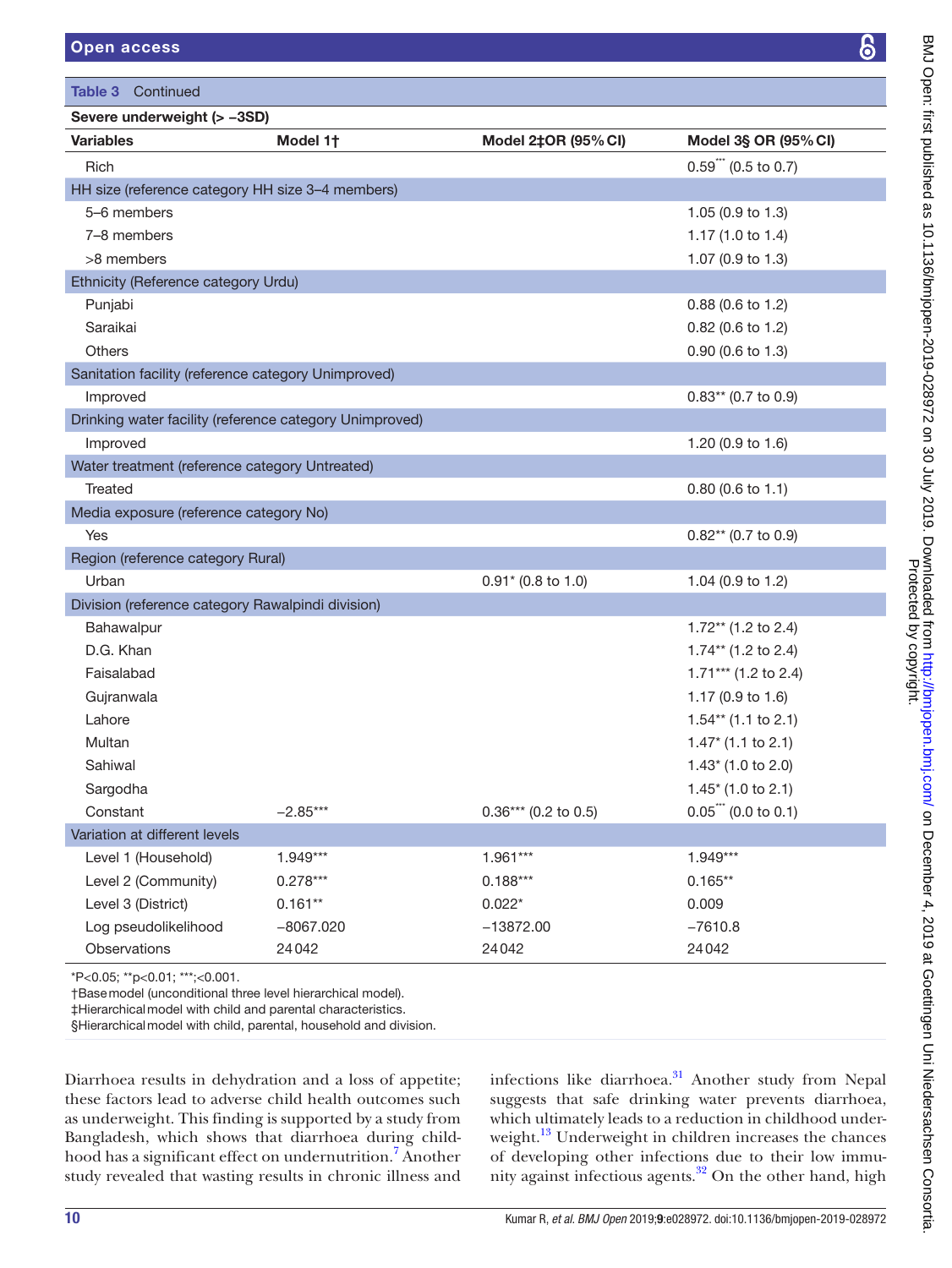<span id="page-10-0"></span>

| Results from random intercept model: measure of variation VPC and ICC<br>Table 4 |                                      |        |         |        |        |         |  |
|----------------------------------------------------------------------------------|--------------------------------------|--------|---------|--------|--------|---------|--|
| <b>Models</b>                                                                    | <b>Model 1</b>                       |        | Model 2 |        |        | Model 3 |  |
| <b>SD</b>                                                                        | $-2SD$                               | $-3SD$ | $-2SD$  | $-3SD$ | $-2SD$ | $-3$ SD |  |
|                                                                                  | Variance partition coefficient (VPC) |        |         |        |        |         |  |
| $VPC_{dist}$                                                                     | 0.03                                 | 0.03   | 0.009   | 0.004  | 0.002  | 0.002   |  |
| $VPC_{comm}$                                                                     | 0.04                                 | 0.05   | 0.03    | 0.03   | 0.03   | 0.03    |  |
| VPC <sub>hh</sub>                                                                | 0.36                                 | 0.34   | 0.37    | 0.36   | 0.37   | 0.36    |  |
| Intraclass correlation (ICC)                                                     |                                      |        |         |        |        |         |  |
| $ICC_{dist}$                                                                     | 0.03                                 | 0.03   | 0.009   | 0.004  | 0.002  | 0.002   |  |
| ICC.<br>comm                                                                     | 0.07                                 | 0.08   | 0.039   | 0.034  | 0.032  | 0.032   |  |
| ICC <sub>hr</sub>                                                                | 0.43                                 | 0.42   | 0.409   | 0.394  | 0.402  | 0.392   |  |

metabolic demand for infection can result in weight loss among babies due to reduced food absorption and loss of appetite.[10](#page-11-8) Community interventions, including provision of nutrients, have a positive impact on the child's health, which ultimately helps prevent infections and improve their immunity.<sup>33–36</sup> The size of the child at time of birth was significantly associated with their nutritional status. Children who were of a size smaller than average at birth were more prone to underweight as compared with children who were of an average or larger than average size at birth. These findings are consistent with previous studies.[30 37 38](#page-12-3)

Our study shows that mother's education was correlated with dietary status among children under 5years of age and showed a lack of relationship between prenatal/ postnatal care and underweight. Mother's education has a positive affect on the child's health and leads to positive health seeking behaviour with mothers paying more attention to antenatal and postnatal checkups. Educated mothers could manage households in a better way and provide a more nutritious diet to their children. These findings are similar to previous researches conducted in Bangladesh, which confirmed that underweight was associated with lower parental education.<sup>[7](#page-11-6)</sup> The study also shows a strong association between institutional delivery and mother's education, which in turn affects child health.<sup>39</sup> Female education status is very low in Pakistan which might be a contributing factor towards the high burden of underweight in children.<sup>[28](#page-11-17)</sup> Research suggests that 10 years of education or more among mothers can lead to the reversal of almost half of the malnutrition burden among children in high prevalent areas of the developing world.<sup>8</sup> Educated mothers are well informed about the ways to provide care to their children and show positive practices with regard to health and hygiene, breast feeding and empowered decision making in health.<sup>12 35</sup> Smoking behaviours in mothers, in our study, were not significantly associated with underweight, this may be due to the small number of smoking mothers in the sample.

Place of delivery highly impacts the weight of children according to this study. Children born at home are

significantly more likely to be underweight as compared with those delivered at a health facility. These results are in line with studies from Bangladesh, India and Nepal[.26 40 41](#page-11-20) It can be inferred that giving birth at home is mostly preferred by uneducated mothers<sup>[42](#page-12-5)</sup>; women with low levels of education do not have awareness and are not empowered to make decisions about the best care they can provide for their child. In most cases, these mothers are also unaware about the benefits of institutional delivery and the harmful impacts of not getting proper postnatal care offered by hospitals which can affect the nutrition that their child gets and they miss out on early healthcare advantages that help in better child health outcomes.<sup>[38](#page-12-6)</sup> Underweight among children is reported high among families that have more than three children. Repeated pregnancies are a significant cause of poor health among mothers, as also shown by previous studies. It had also previously been found that multiple childbirths adversely impact mother and child's health.<sup>[38 43](#page-12-6)</sup>

Parents of children in this survey who had access to media (television, radio and newspaper) reported low underweight in their babies. These results indicate that these parents were aware of the latest trends and practices to ensure provision of proper nutrition to their children. Our results are consistent with similar findings in studies conducted in Nigeria and Bangladesh that show the helpful link between the use of media and underweight.<sup>3844</sup> This study shows that families of children that live in rural areas were more underweight as compared with those living in urban areas. This could be due to the poor health infrastructure and lack of availability of healthcare professionals and lack of equipment available in rural health facilities. $12$  Unsafe drinking water, poor sanitation, improper housing and low literacy in the area would positively affect nutrition of children and health of people. This imbalance in the resources would make their children more vulnerable to infections and illnesses that ultimately cause underweight. These findings are consistent with a study conducted in Congo, which shows that there were more underweight babies in rural areas as compared with urban centres. $^{44}$  In this study, breast feeding, household size and prenatal and postnatal care have no significant effect on children's health status.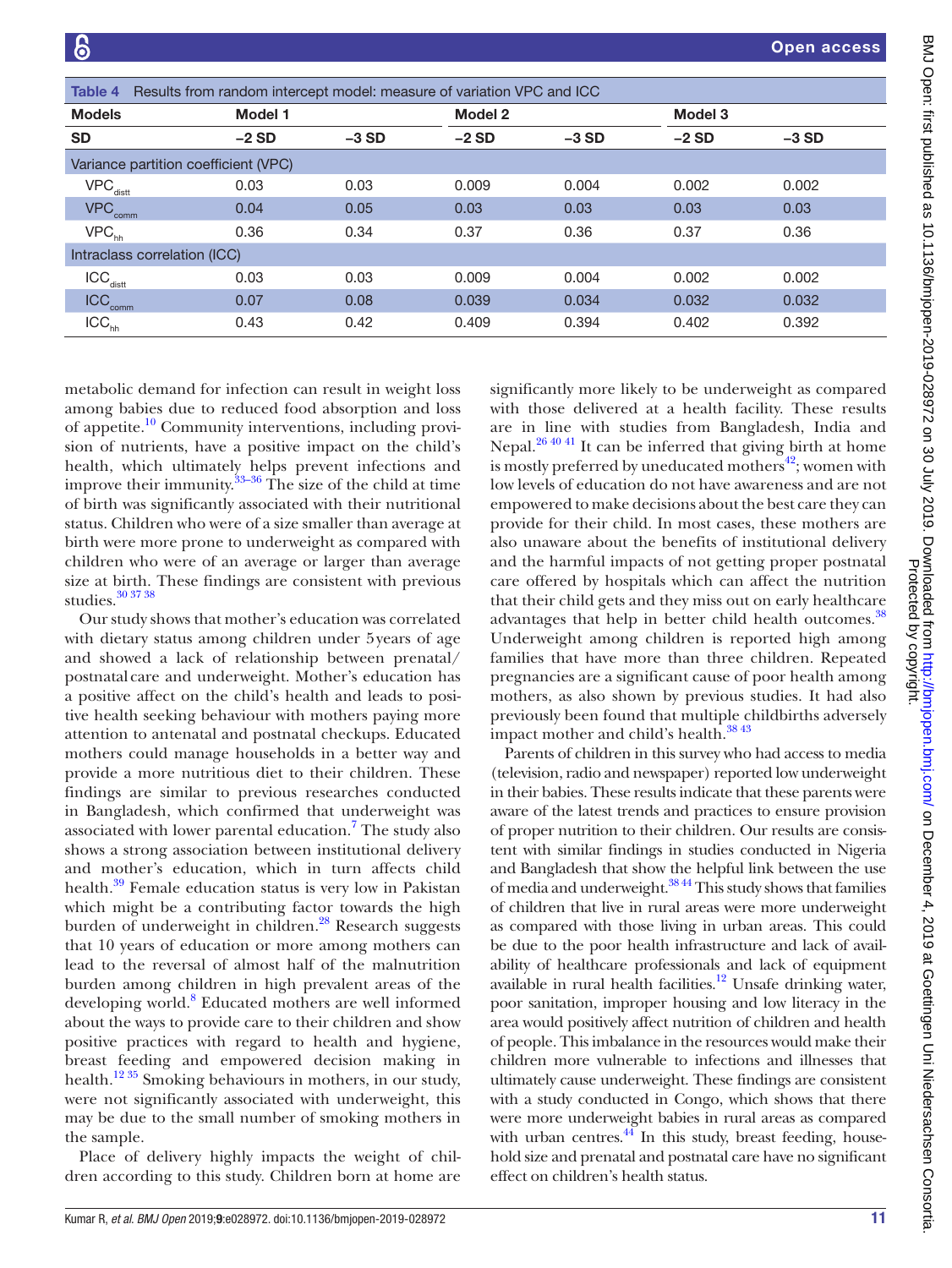### Open access

However, our study does have some limitations. First, the analyses are based on cross-section data and hence we cannot conclude any causal relationship among factors associated with moderate and severe underweight. Second, even though this study has been conducted across the largest province of Pakistan, the results of the study cannot be generalised at the country level. Nevertheless, the results can be helpful in understanding the dynamics of the factors associated with underweight in the province and can provide a substantial guideline and starting point for better policy formulation and interventions.

#### **CONCLUSION**

Based on our findings, a rigorous community-based intervention should be developed and executed throughout the province to improve the grave situation of underweight prevalence. Mother's education should be uplifted by providing formal education and awareness about nutrition. Health system access for underprivileged and poor households could be improved by providing proper health facilities in rural areas. Proper family planning and gap between subsequent child births should be maintained to achieve better health for both the mother and the child. Hence, it is recommended that the policy makers should focus on these interventions to improve the nutritional status among children under the age of 5 in Pakistan.

Acknowledgements This research is supported by Rachadapisek Sompote Fund for Postdoctoral Fellowship, Chulalongkorn University Thailand. Dr. Faisal Abbas acknowledges the receipt of the fellowship provided by Alexander Von Humboldt Foundation, Germany. Dr. Tahir acknowledges the receipt of faculty development fund (FDF) provided by Higher Education Commission (HEC) Islamabad, Pakistan.

Contributors FA and RK performed the literature search and conceptualised this study. Data analysis was done by TM with input from FA as well as interpretation of multilevel results. The manuscript was drafted by RK and FA and reviewed by FA, RS and TM. All the authors were involved in revision and editing of the draft. All authors critically reviewed the final manuscript and approve the draft for final submission.

Funding The authors have not declared a specific grant for this research from any funding agency in the public, commercial or not-for-profit sectors.

Competing interests None declared.

Patient consent for publication Not required.

Ethics approval None.

Provenance and peer review Not commissioned; externally peer reviewed.

Data sharing statement MICS data set is publically available online on the following link: [http://mics.unicef.org/surveys.](http://mics.unicef.org/surveys)

Open access This is an open access article distributed in accordance with the Creative Commons Attribution Non Commercial (CC BY-NC 4.0) license, which permits others to distribute, remix, adapt, build upon this work non-commercially, and license their derivative works on different terms, provided the original work is properly cited, appropriate credit is given, any changes made indicated, and the use is non-commercial. See: <http://creativecommons.org/licenses/by-nc/4.0/>.

#### **REFERENCES**

<span id="page-11-0"></span>1. The United Nations Children's Fund. *World Health Organization. World Bank. UNICEF. WHO—The World Bank Child Malnutrition Database: Estimates for 2015 and Launch of Interactive Data Dashboards*. New York: The United Nations Children's Fund, 2015.

- <span id="page-11-1"></span>2. Bhutta ZA, Soofi SB, Zaidi SSH, *et al*. *Pakistan National Nutrition Survey, 2011*, 2011.
- <span id="page-11-2"></span>Khan S, Zaheer S, Safdar NF. Determinants of stunting, underweight and wasting among children <5years of age: evidence from 2012- 2013 Pakistan demographic and health survey. *[BMC Public Health](http://dx.doi.org/10.1186/s12889-019-6688-2)* 2019;19:358.
- <span id="page-11-3"></span>4. *United Nations International Children Emergency Fund (UNICEF). Multi Indicater Cluster Survey (MICS). Provincial report*. Punjab: UNICEF, Planning Department, Government of Pakistan, 2014.
- <span id="page-11-4"></span>5. Bhutta ZA, Hafeez A, Rizvi A, *et al*. Reproductive, maternal, newborn, and child health in Pakistan: challenges and opportunities. *[Lancet](http://dx.doi.org/10.1016/S0140-6736(12)61999-0)* 2013;381:2207–18.
- <span id="page-11-5"></span>6. Asim M, Nawaz Y. Child Malnutrition in Pakistan: Evidence from Literature. *[Children](http://dx.doi.org/10.3390/children5050060)* 2018;5:60.
- <span id="page-11-6"></span>7. Chowdhury TR, Chakrabarty S, Rakib M, *et al*. Socio-economic risk factors for early childhood underweight in Bangladesh. *[Global Health](http://dx.doi.org/10.1186/s12992-018-0372-7)* 2018;14:54.
- <span id="page-11-18"></span>8. Müller O, Krawinkel M. Malnutrition and health in developing countries. *[CMAJ](http://dx.doi.org/10.1503/cmaj.050342)* 2005;173:279–86.
- <span id="page-11-7"></span>9. Black RE, Victora CG, Walker SP, *et al*. Maternal and child undernutrition and overweight in low-income and middle-income countries. *[Lancet](http://dx.doi.org/10.1016/S0140-6736(13)60937-X)* 2013;382:427–51.
- <span id="page-11-8"></span>10. Nigatu G, Assefa Woreta S, Akalu TY, *et al*. Prevalence and associated factors of underweight among children 6-59 months of age in Takusa district, Northwest Ethiopia. *[Int J Equity Health](http://dx.doi.org/10.1186/s12939-018-0816-y)* 2018;17:106.
- 11. Ghosh-Jerath S, Singh A, Jerath N, *et al*. Undernutrition and severe acute malnutrition in children. *[BMJ](http://dx.doi.org/10.1136/bmj.j4877)* 2017;359:j4877.
- <span id="page-11-19"></span>12. Sand A, Kumar R, Shaikh BT, *et al*. Determinants of severe acute malnutrition among children under five years in a rural remote setting: A hospital based study from district Tharparkar-Sindh, Pakistan. *[Pak](http://dx.doi.org/10.12669/pjms.342.14977)  [J Med Sci](http://dx.doi.org/10.12669/pjms.342.14977)* 2018;34:260–5.
- <span id="page-11-16"></span>13. Guerrant RL, DeBoer MD, Moore SR, *et al*. The impoverished gut--a triple burden of diarrhoea, stunting and chronic disease. *[Nat Rev](http://dx.doi.org/10.1038/nrgastro.2012.239)  [Gastroenterol Hepatol](http://dx.doi.org/10.1038/nrgastro.2012.239)* 2013;10:220–9.
- <span id="page-11-9"></span>14. Adhikari D, Khatri RB, Paudel YR, *et al*. Factors Associated with Underweight among Under-Five Children in Eastern Nepal: Community-Based Cross-sectional Study. *[Front Public Health](http://dx.doi.org/10.3389/fpubh.2017.00350)* 2017;5:350.
- 15. Ezzati M, Lopez AD, Rodgers A, *et al*. Comparative Risk Assessment Collaborating G. Selected major risk factors and global and regional burden of disease. *Lancet* 2002;360:1347–60.
- <span id="page-11-10"></span>16. Fikree FF, Rahbar MH, Berendes HW. Risk factors for stunting and wasting at age six, twelve and twenty-four months for squatter children of Karachi, Pakistan. *[J Pak Med Assoc](http://www.ncbi.nlm.nih.gov/pubmed/11109754)* 2000;50:341–8.
- 17. Baig-Ansari N, Rahbar MH, Bhutta ZA, *et al*. Child's gender and household food insecurity are associated with stunting among young Pakistani children residing in urban squatter settlements. *[Food Nutr](http://dx.doi.org/10.1177/156482650602700203)  [Bull](http://dx.doi.org/10.1177/156482650602700203)* 2006;27:114–27.
- <span id="page-11-11"></span>18. Anwer I, Awan JA. Nutritional status comparison of rural with urban school children in Faisalabad District, Pakistan. *[Rural Remote Health](http://www.ncbi.nlm.nih.gov/pubmed/15877486)* 2003;3:130.
- <span id="page-11-12"></span>19. Shah SM, Selwyn BJ, Luby S, *et al*. Prevalence and correlates of stunting among children in rural Pakistan. *[Pediatr Int](http://www.ncbi.nlm.nih.gov/pubmed/12654069)* 2003;45:49–53.
- 20. Khuwaja S, Selwyn BJ, Shah SM. Prevalence and correlates of stunting among primary school children in rural areas of southern Pakistan. *[J Trop Pediatr](http://dx.doi.org/10.1093/tropej/fmh067)* 2005;51:72–7.
- <span id="page-11-13"></span>21. World Health Organization (WHO). Global Database on Child Growth and Malnutrition. 2018 <https://www.who.int/nutgrowthdb/en/>(cited 2018, 30 October).
- <span id="page-11-14"></span>22. World Health Organization (WHO). Water sanitation hygiene,. 2018 [http://www.who.int/water\\_sanitation\\_health/monitoring/jmp2012/](http://www.who.int/water_sanitation_health/monitoring/jmp2012/key_terms/en/) [key\\_terms/en/](http://www.who.int/water_sanitation_health/monitoring/jmp2012/key_terms/en/) (cited 30 Oct 2018).
- <span id="page-11-15"></span>23. Kreft GI, Leeuw DJ. *Introducing Multilevel Modeling: Sage Publications*, 1998.
- 24. Snijders TAB, Bosker RJ. *Multilevel Analysis: An Introduction to Basic and Advanced Multilevel Modeling*. London: Sage Publications, 1999.
- 25. Frozanfar MK, Yoshida Y, Yamamoto E, *et al*. Acute malnutrition among under-five children in Faryab, Afghanistan: prevalence and causes. *[Nagoya J Med Sci](http://www.ncbi.nlm.nih.gov/pubmed/27019527)* 2016;78:41–53.
- <span id="page-11-20"></span>26. Ahmed T, Mahfuz M, Ireen S, *et al*. Nutrition of children and women in Bangladesh: trends and directions for the future. *[J Health Popul](http://dx.doi.org/10.3329/jhpn.v30i1.11268)  [Nutr](http://dx.doi.org/10.3329/jhpn.v30i1.11268)* 2012;30:1–11.
- 27. Ambadekar NN, Zodpey SP. Risk factors for severe acute malnutrition in under-five children: a case-control study in a rural part of India. *[Public Health](http://dx.doi.org/10.1016/j.puhe.2016.07.018)* 2017;142:136–43.
- <span id="page-11-17"></span>28. Cheema A, Khalid L, Patnam M. The Geography of Poverty: Evidence from the Punjab. *The Lahore Journal of Economics* 2008;13:163–83.
- 29. *SDPI/SDC/WFP. Food insecurity in Pakistan*, 2009.